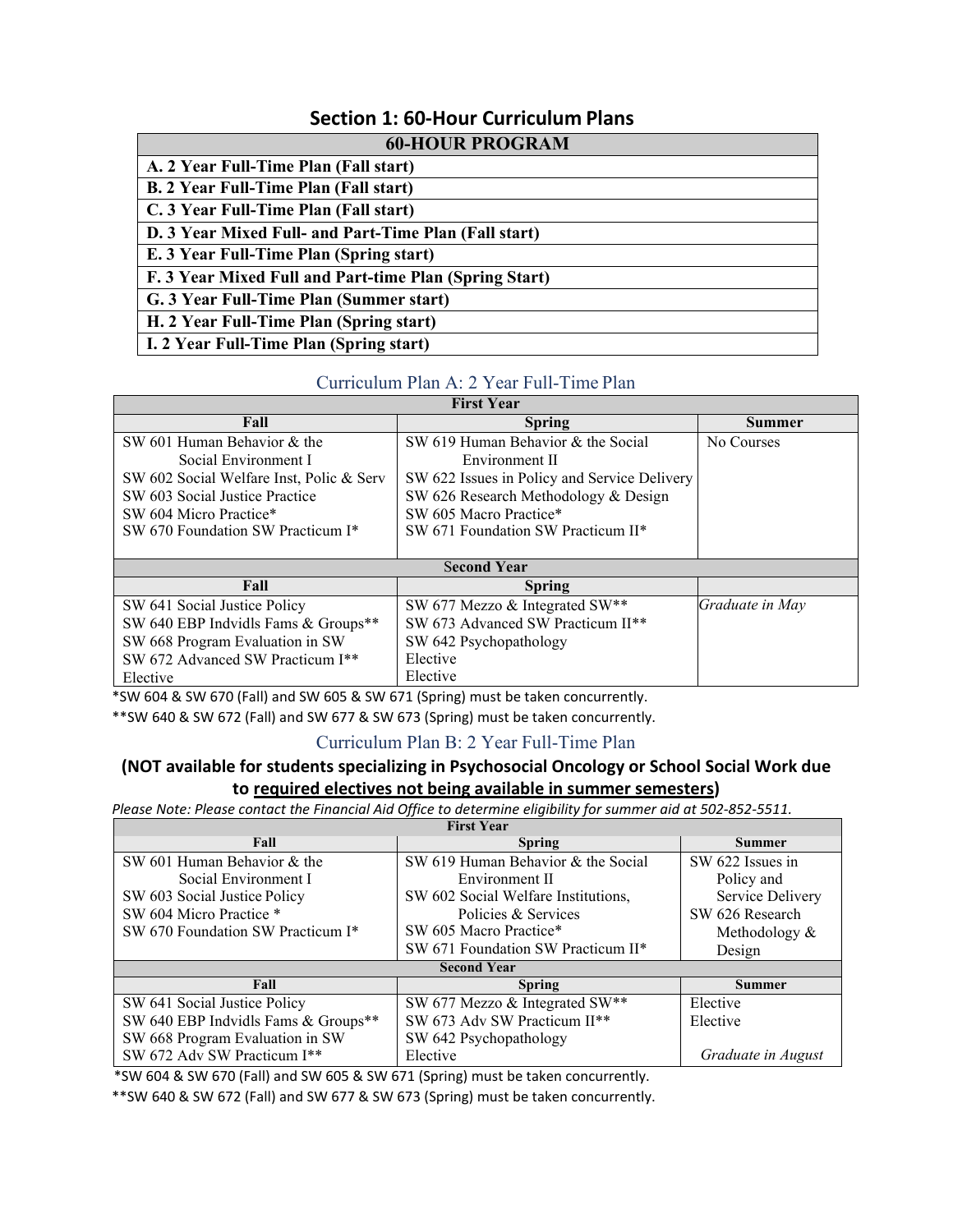## Curriculum Plan C: 3 Year Full-Time Plan

*If you are considering specializing in your final advanced year, please be sure to register for electives that correspond with the specialization you plan to apply to. Please Note: Please contact the Financial Aid Office to determine eligibility for summer aid at 502-852-5511.*

| <b>First Year</b>                   |                                     |                              |
|-------------------------------------|-------------------------------------|------------------------------|
| Fall                                | <b>Spring</b>                       | Summer                       |
| SW 601 Human Behavior & the Social  | SW 619 Human Behavior & the Social  |                              |
| Environment I                       | Environment II                      |                              |
| SW 602 Social Welfare Institutions, | SW 622 Issues in Policy and Service |                              |
| Policies & Services                 | Delivery                            |                              |
| SW 603 Social Justice Practice      | Elective                            |                              |
| <b>Second Year</b>                  |                                     |                              |
| Fall                                | Spring                              | <b>Summer</b>                |
| SW 604 Micro Practice *             | SW 605 Macro Practice*              | SW 626 Research              |
| SW 670 Foundation SW Practicum I*   | SW 671 Foundation SW Practicum II*  | Methodology & Design         |
| Elective                            | Elective                            | SW 641 Social Justice Policy |
| <b>Third Year</b>                   |                                     |                              |
| Fall                                | <b>Spring</b>                       |                              |
| SW 640 EBP Indvidls Fams &          | SW 677 Mezzo & Integrated SW**      | Graduate in May              |
| $Groups**$                          | SW 673 Adv SW Practicum II**        |                              |
| SW 668 Program Evaluation in SW     | SW 642 Psychopathology              |                              |
| SW 672 Adv SW Practicum I**         |                                     |                              |

\*SW 604 & SW 670 (Fall) and SW 605 & SW 671 (Spring) must be taken concurrently.

\*\*SW 640 & SW 672 (Fall) and SW 677 & SW 673 (Spring) must be taken concurrently.

## Curriculum Plan D: 3 Year Mixed Full- and Part-Time Plan

*If you are considering specializing in your final advanced year, please be sure to register for electives that correspond with the specialization you plan to apply to. Please Note: Please contact the Financial Aid Office to determine eligibility for summer aid at 502-852-5511.*

| <b>First Year</b>                 |                                     |                               |
|-----------------------------------|-------------------------------------|-------------------------------|
| Fall                              | <b>Spring</b>                       | Summer                        |
| SW 601 Human Behavior & the       | SW 619 Human Behavior & the Social  | SW 622 Issues in Policy and   |
| Social Environment I              | Environment II                      | Service Delivery              |
| SW 603 Social Justice Practice    | SW 602 Social Welfare Institutions, | Elective                      |
|                                   | Policies & Services                 |                               |
| <b>Second Year</b>                |                                     |                               |
| Fall                              | <b>Spring</b>                       | <b>Summer</b>                 |
| SW 604 Micro Practice*            | SW 605 Macro Practice*              | SW 626 Research Methodology & |
| SW 670 Foundation SW Practicum I* | SW 671 Foundation SW Practicum II*  | Design                        |
| Elective                          | Elective                            | SW 641 Social Justice Policy  |
| <b>Third Year</b>                 |                                     |                               |
| Fall                              | <b>Spring</b>                       |                               |
| SW 640 EBP Indvidls Fams &        | SW 677 Mezzo & Integrated SW**      | Graduate in May               |
| $Groups**$                        | SW 673 Adv SW Practicum II**        |                               |
| SW 668 Program Evaluation in SW   | SW 642 Psychopathology              |                               |
| SW 672 Adv SW Practicum I**       |                                     |                               |

\*SW 604 & SW 670 (Fall) and SW 605 & SW 671 (Spring) must be taken concurrently.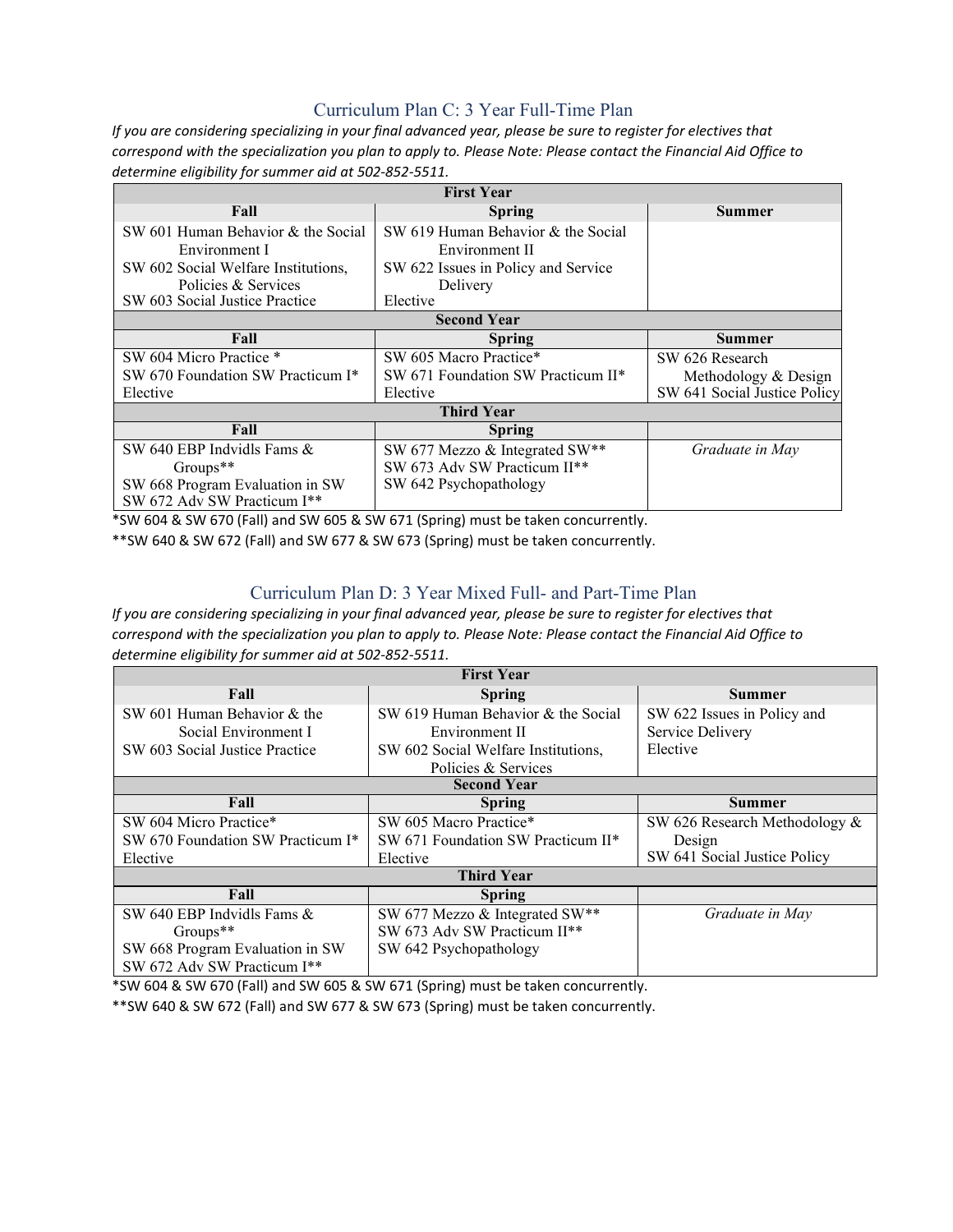## Curriculum Plan E: 3 Year Full-Time Plan (Spring start)

*If you are considering specializing in your final advanced year, please be sure to register for electives that correspond with the specialization you plan to apply to. Please Note: Please contact the Financial Aid Office to determine eligibility for summer aid at 502-852-5511.*

| <b>First Year</b>                 |                                     |                         |  |
|-----------------------------------|-------------------------------------|-------------------------|--|
| Fall                              | Spring                              | <b>Summer</b>           |  |
|                                   | SW 601 Human Behavior & the Social  | SW 619 Human Behavior & |  |
|                                   | Environment I                       | the Social              |  |
|                                   | SW 602 Social Welfare Institutions, | Environment II          |  |
|                                   | Policies & Services                 | SW 622 Issues in Policy |  |
|                                   | SW 603 Social Justice Practice      | and Service             |  |
|                                   |                                     | Delivery                |  |
|                                   |                                     |                         |  |
| <b>Second Year</b>                |                                     |                         |  |
| Fall                              | <b>Spring</b>                       | <b>Summer</b>           |  |
| SW 604 Micro Practice *           | SW 605 Macro Practice*              | SW 626 Research         |  |
| SW 670 Foundation SW Practicum I* | SW 671 Foundation SW Practicum II*  | Methodology & Design    |  |
| Elective                          | Elective                            | SW 641 Social Justice   |  |
|                                   |                                     | Policy                  |  |
|                                   |                                     | Elective                |  |
| <b>Third Year</b>                 |                                     |                         |  |
| Fall                              | <b>Spring</b>                       |                         |  |
| SW 640 EBP Indvidls Fams $&$      | SW 677 Mezzo & Integrated SW**      | Graduate in May         |  |
| $Groups**$                        | SW 673 Adv SW Practicum II**        |                         |  |
| SW 668 Program Evaluation in SW   | SW 642 Psychopathology              |                         |  |
| SW 672 Adv SW Practicum I**       |                                     |                         |  |

\*SW 604 & SW 670 (Fall) and SW 605 & SW 671 (Spring) must be taken concurrently.

\*\*SW 640 & SW 672 (Fall) and SW 677 & SW 673 (Spring) must be taken concurrently.

## Curriculum Plan F: 3 Year Mixed Full- and Part-Time Plan (Spring start)

*If you are considering specializing in your final advanced year, please be sure to register for electives that correspond with the specialization you plan to apply to. Please Note: Please contact the Financial Aid Office to determine eligibility for summer aid at 502-852-5511.*

| <b>First Year</b>                             |                                     |                               |  |
|-----------------------------------------------|-------------------------------------|-------------------------------|--|
| Fall                                          | <b>Spring</b>                       | Summer                        |  |
|                                               | SW 601 Human Behavior & the Social  | SW 619 Human Behavior & the   |  |
|                                               | Environment I                       | Social Environment II         |  |
|                                               | SW 602 Social Welfare Institutions, | SW 622 Issues in Policy and   |  |
|                                               | Policies & Services                 | Service Delivery              |  |
|                                               | SW 603 Social Justice Practice      |                               |  |
| <b>Second Year</b>                            |                                     |                               |  |
| Fall                                          | <b>Spring</b>                       | Summer                        |  |
| SW 604 Micro Practice*                        | SW 605 Macro Practice*              | SW 626 Research Methodology & |  |
| SW 670 Foundation SW Practicum I <sup>*</sup> | SW 671 Foundation SW Practicum II*  | Design                        |  |
| Elective                                      | Elective                            | SW 641 Social Justice Policy  |  |
| <b>Third Year</b>                             |                                     |                               |  |
| Fall                                          | <b>Spring</b>                       | <b>Summer</b>                 |  |
| SW 640 EBP Indvidls Fams $\&$                 | SW 677 Mezzo & Integrated SW**      | Elective                      |  |
| Groups**                                      | SW 673 Adv SW Practicum II**        | Graduate in August            |  |
| SW 668 Program Evaluation in SW               | SW 642 Psychopathology              |                               |  |
| SW 672 Adv SW Practicum I**                   |                                     |                               |  |

\*SW 604 & SW 670 (Fall) and SW 605 & SW 671 (Spring) must be taken concurrently.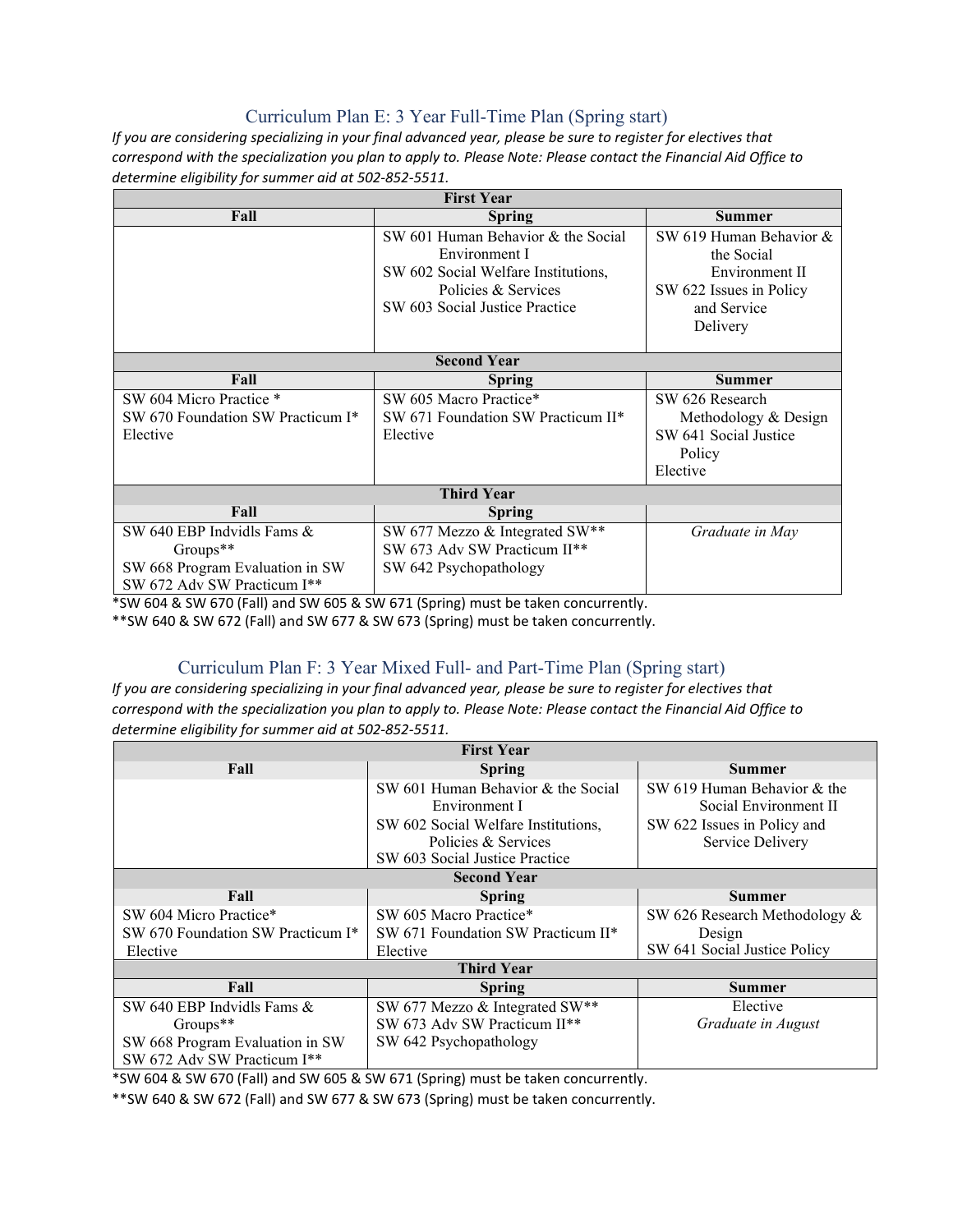## Curriculum Plan G: 3 Year Full-Time Plan (Summer start)

*If you are considering specializing in your final advanced year, please be sure to register for electives that correspond with the specialization you plan to apply to. Please Note: Please contact the Financial Aid Office to determine eligibility for summer aid at 502-852-5511.*

| <b>First Year</b>               |                                     |                                     |  |
|---------------------------------|-------------------------------------|-------------------------------------|--|
| <b>Summer</b>                   | Fall                                | <b>Spring</b>                       |  |
| SW 603 Social Justice Practice  | SW 601 Human Behavior & the Social  | SW 619 Human Behavior & the Social  |  |
|                                 | Environment I                       | Environment II                      |  |
|                                 | SW 602 Social Welfare Institutions, | SW 622 Issues in Policy and Service |  |
|                                 | Policies & Services                 | Delivery                            |  |
|                                 |                                     | Elective                            |  |
| <b>Second Year</b>              |                                     |                                     |  |
| Summer                          | Fall                                | <b>Spring</b>                       |  |
| (could move an elective here if | SW 604 Micro Practice*              | SW 605 Macro Practice*              |  |
| desired)                        | SW 670 Foundation SW Practicum I*   | SW 671 Foundation SW Practicum II*  |  |
|                                 | Elective                            | Elective                            |  |
| <b>Third Year</b>               |                                     |                                     |  |
| Summer                          | Fall                                | <b>Spring</b>                       |  |
| SW 626 Research Methodology &   | SW 640 EBP Indvidls Fams $&$        | SW 677 Mezzo & Integrated SW**      |  |
| Design                          | $Groups**$                          | SW 673 Adv SW Practicum II**        |  |
| SW 641 Social Justice Policy    | SW 668 Program Evaluation in SW     | SW 642 Psychopathology              |  |
|                                 | SW 672 Adv SW Practicum I**         |                                     |  |
|                                 |                                     | Graduate in May                     |  |

\*SW 604 & SW 670 (Fall) and SW 605 & SW 671 (Spring) must be taken concurrently.

\*\*SW 640 & SW 672 (Fall) and SW 677 & SW 673 (Spring) must be taken concurrently.

## Curriculum Plan H: 2 Year Full-Time Plan (Spring start)

*If you are considering specializing in your final advanced year, please be sure to register for electives that correspond with the specialization you plan to apply to. Please Note: Please contact the Financial Aid Office to determine eligibility for summer aid at 502-852-5511.*

| <b>First Year</b>               |                                   |                                |  |
|---------------------------------|-----------------------------------|--------------------------------|--|
|                                 | <b>Spring</b>                     | Summer                         |  |
|                                 | SW 601 Human Behavior & the       | SW 626 Research Methodology    |  |
|                                 | Social Environment I              | & Design                       |  |
|                                 | SW 602 Social Welfare             | SW 619 Human Behavior & the    |  |
|                                 | Institutions, Policies &          | Social Environment II          |  |
|                                 | <b>Services</b>                   | SW 622 Issues in Policy and    |  |
|                                 | SW 603 Social Justice Practice SW | Service Delivery               |  |
|                                 | 604 Micro Practice*               | SW 605 Macro Practice*         |  |
|                                 | SW 670 Foundation SW Practicum I* | SW 671 Foundation SW Practicum |  |
|                                 |                                   | $\mathbf{H}^*$                 |  |
| <b>Second Year</b>              |                                   |                                |  |
| Fall                            | <b>Spring</b>                     |                                |  |
| SW 641 Social Justice Policy    | SW 677 Mezzo & Integrated SW**    | Graduate in                    |  |
| SW 640 EBP Indvidls Fams &      | SW 673 Adv SW Practicum II**      | May                            |  |
| $Groups**$                      | SW 642 Psychopathology            |                                |  |
| SW 668 Program Evaluation in SW | Elective                          |                                |  |
| SW 672 Adv SW Practicum I**     | Elective                          |                                |  |
| Elective                        |                                   |                                |  |
|                                 |                                   |                                |  |

\*SW 604 & SW 670 (Fall) and SW 605 & SW 671 (Spring) must be taken concurrently.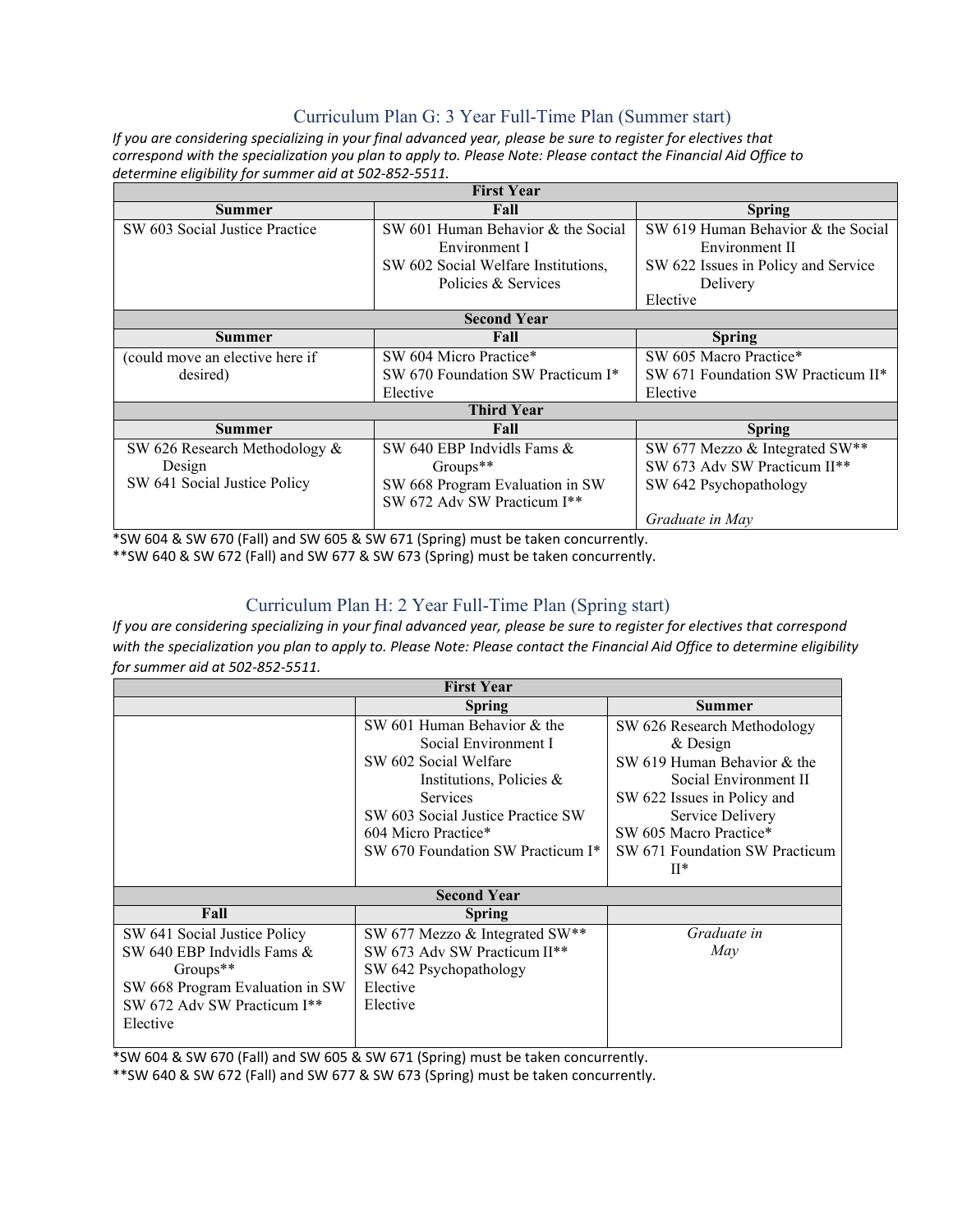## Curriculum Plan I: 2 Year Full-Time Plan (Spring start)

*If you are considering specializing in your final advanced year, please be sure to register for electives that correspond with the specialization you plan to apply to. Please Note: Please contact the Financial Aid Office to determine eligibility for summer aid at 502-852-5511.*

| <b>First Year</b>                |                                     |                                     |  |
|----------------------------------|-------------------------------------|-------------------------------------|--|
|                                  | <b>Spring</b>                       | Summer                              |  |
|                                  | SW 601 Human Behavior & the Social  | SW 619 Human Behavior & the Social  |  |
|                                  | Environment I                       | Environment II                      |  |
|                                  | SW 602 Social Welfare Institutions, | SW 622 Issues in Policy and Service |  |
|                                  | Policies & Services                 | Delivery                            |  |
|                                  | SW 603 Social Justice Practice      | SW 605 Macro Practice*              |  |
|                                  | SW 604 Micro Practice*              | SW 671 Foundation SW                |  |
|                                  | SW 670 Foundation SW Practicum I*   | Practicum II*                       |  |
|                                  |                                     |                                     |  |
| <b>Second Year</b>               |                                     |                                     |  |
| Fall                             | <b>Spring</b>                       | <b>Summer</b>                       |  |
| SW 626 Research Methodology $\&$ | SW 640 EBP Indvidls Fams $&$        | SW 677 Mezzo & Integrated SW**      |  |
| Design                           | Groups**                            | SW 673 Adv SW Practicum II**        |  |
| SW 642 Psychopathology           | SW 668 Program Evaluation in SW     | Elective                            |  |
| SW 641 Social Justice Policy     | SW 672 Adv SW Practicum I**         | Elective                            |  |
|                                  | Elective                            |                                     |  |
|                                  |                                     | Graduate in August                  |  |
|                                  |                                     |                                     |  |

\*SW 604 & SW 670 (Fall) and SW 605 & SW 671 (Spring) must be taken concurrently.